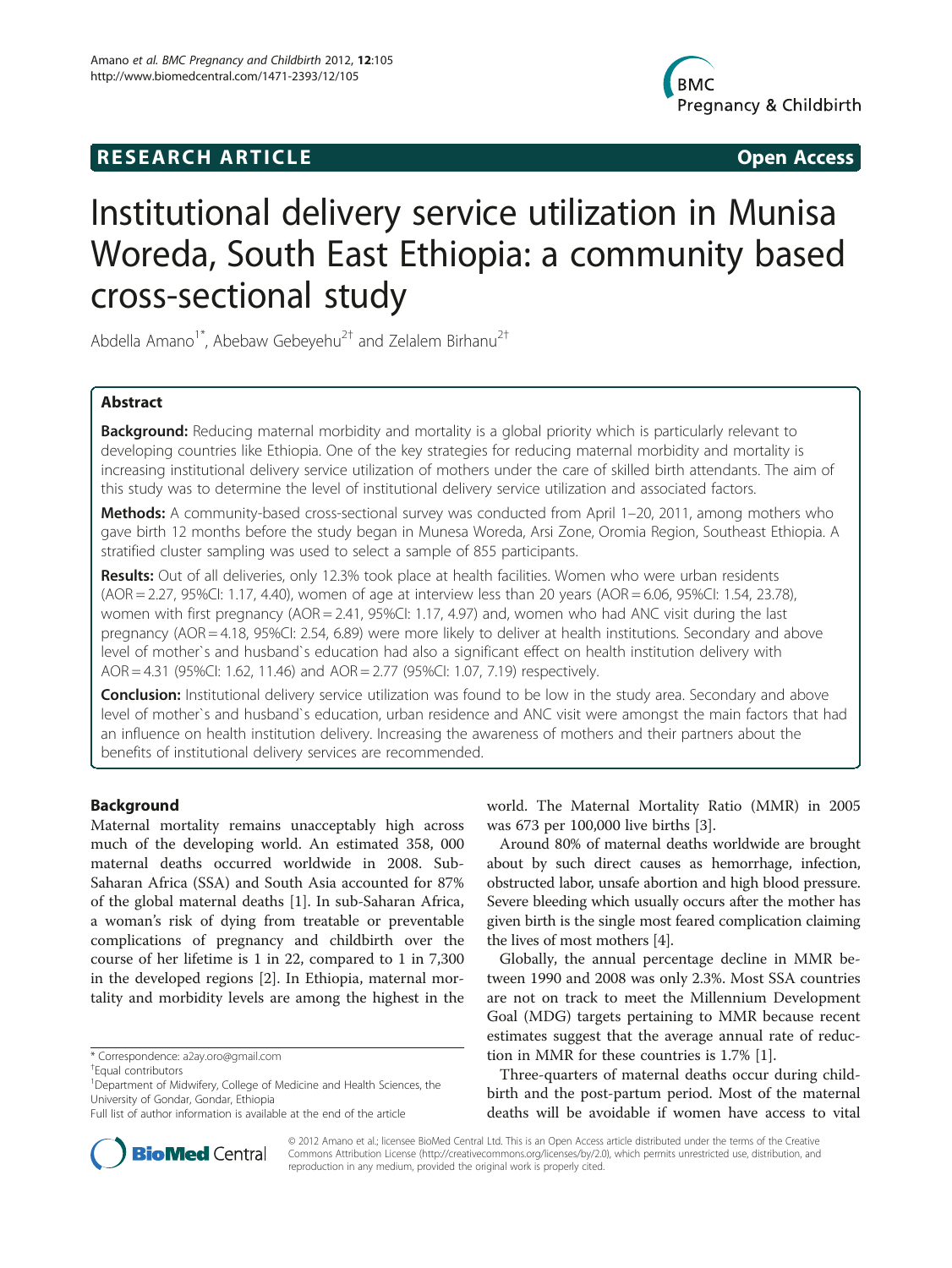health care before, during, and after childbirth [\[2\]](#page-5-0). One of the indicators of meeting MDG5 is the proportion of women who deliver with the assistance of skilled birth attendants. In almost all countries, where health professionals attend more than 80% of deliveries, maternal mortality ratios are below 200 per 100,000 live births [\[5](#page-5-0)]. A skilled birth attendant at delivery is critical to reducing maternal deaths. In 2006, nearly 61% of the births in the developing world were assisted by skilled birth attendants. However, coverage remains low in Southern Asia (40%) and SSA (47%) – the two regions with the greatest number of maternal deaths [[2\]](#page-5-0).

The proportion of births attended by skilled attendants in Ethiopia is very much lower than that of countries in SSA. Even for women who have access to the services, the proportion of births occurring at health facilities is very low. Nationally, only 6% of the births took place at health institutions according to the 2005 DHS (Demography and Health Survey), and there was no significant difference in proportion of institutional delivery service utilization between DHS 2000 and 2005. In Oromia Region, institutional delivery service utilization which is about 4.8%, is lower than that of the national level [\[3](#page-5-0)]. Therefore, assessing the factors affecting institutional delivery service utilization in the study area is very important to improve maternity services and thereby reduce maternal and infant deaths.

# Methods

A community-based cross-sectional study was conducted in Munesa Woreda from April 1–20, 2011. The Woreda is found in Arsi Zone, Oromia Regional State. Kersa, the capital of the Woreda is located 232km from Addis Ababa, the capital of Ethiopia and 57 km from the capital of Arsi Zone, Asella. Organized into 32 rural and 3 urban kebeles, the woreda has 2 health centers, 4 medium clinics, and 32 health posts. According to the 2007 census, it has a total population of 166,414 [\[6](#page-5-0)].

The participants of the study were mothers who delivered 12 months before the study began. Women who delivered in those months, especially those who reported to have delivered after 28 weeks of gestation, were included in the study regardless of the outcomes of the births. The stratified cluster sampling technique was used to select the study units. That is, by taking kebeles as clusters, one of the three urban and eight of the 32 rural kebeles were selected by simple random sampling technique, making it possible to accommodate all eligible mothers in the clusters.

The sample size was determined by using a single population proportion formula which took the following assumptions in to consideration: magnitude of institu-tional delivery service utilization 7%, [\[7](#page-5-0)] ( $\mathbf{p} = 0.07$ ); 5% level of significance  $(α = 0.05)$ ; 2.5% marginal error  $(d = 0.025)$ . The final sample size was adjusted by using the design effect of 2 and 5% non-response rate. Thus, the sample size turned out to be 855.

Data was collected through face to face interviews using a structured and a pre-tested questionnaire. Ten health science students were collected data, and, the house to house survey was carried out to get eligible mothers. Three nurses from Kersa Health Center were assigned to supervise the data collection process after they were trained, together with the data collectors.

Data entry was done by using EPI Info 2002 and exported to SPSS version 16.0 software package for analysis. The data were analyzed using logistic regression to determine the effect of various factors on the outcome variable and to control confounding effects. The results were presented in the form of tables, figures and texts using frequencies and summary statistics such as mean, standard deviation, and percentage to describe the study population in relation to relevant variables (age, residence, ethnicity, religion, marital status, educational status, occupational status, distance from health center, parity, family size, ANC, and place of delivery). Valid categories were employed for the variables used in the context from EDHS and other published literature. The strength of association between independent and dependent variables was assessed using the odds ratio with 95% confidence interval.

The expression "skilled attendant" in this study means a delivery attended by skilled health providers in the community or at a health institution. But in Ethiopia, all deliveries which occur at health institutions are attended by skilled birth attendants while such skilled care is rare in the community.

Ethical clearance was obtained from the School of Public Health, the University of Gondar. A formal letter request of cooperation was written to Arsi Zone Health Department and Munesa Woreda Health Office. Verbal consent was obtained from each study participant.

# Results

# Socio-demographic characteristics

A total of 855 mothers who gave birth in the last 12 months were interviewed; out of these 739 (86.4%) were rural dwellers. The mean age of the respondents was 27.22 years with a standard deviation (SD) of 5.87 years. The majority (96.7%) of the mothers were married. Five hundred twenty seven (61.6%) of the mothers and 324 (37.9) of their husbands were unable to read and write. Seven hundred twenty-three (84.6%) of the female respondents were housewives, while 726 (84.9%) of the husbands were farmers.

Six hundred twenty nine (73.6%) of the respondents had either radio or Tv set in their houses. To reach the nearest health center, 719 (84.1%) of the participants had to walk for 30 minutes on average (Table [1\)](#page-2-0).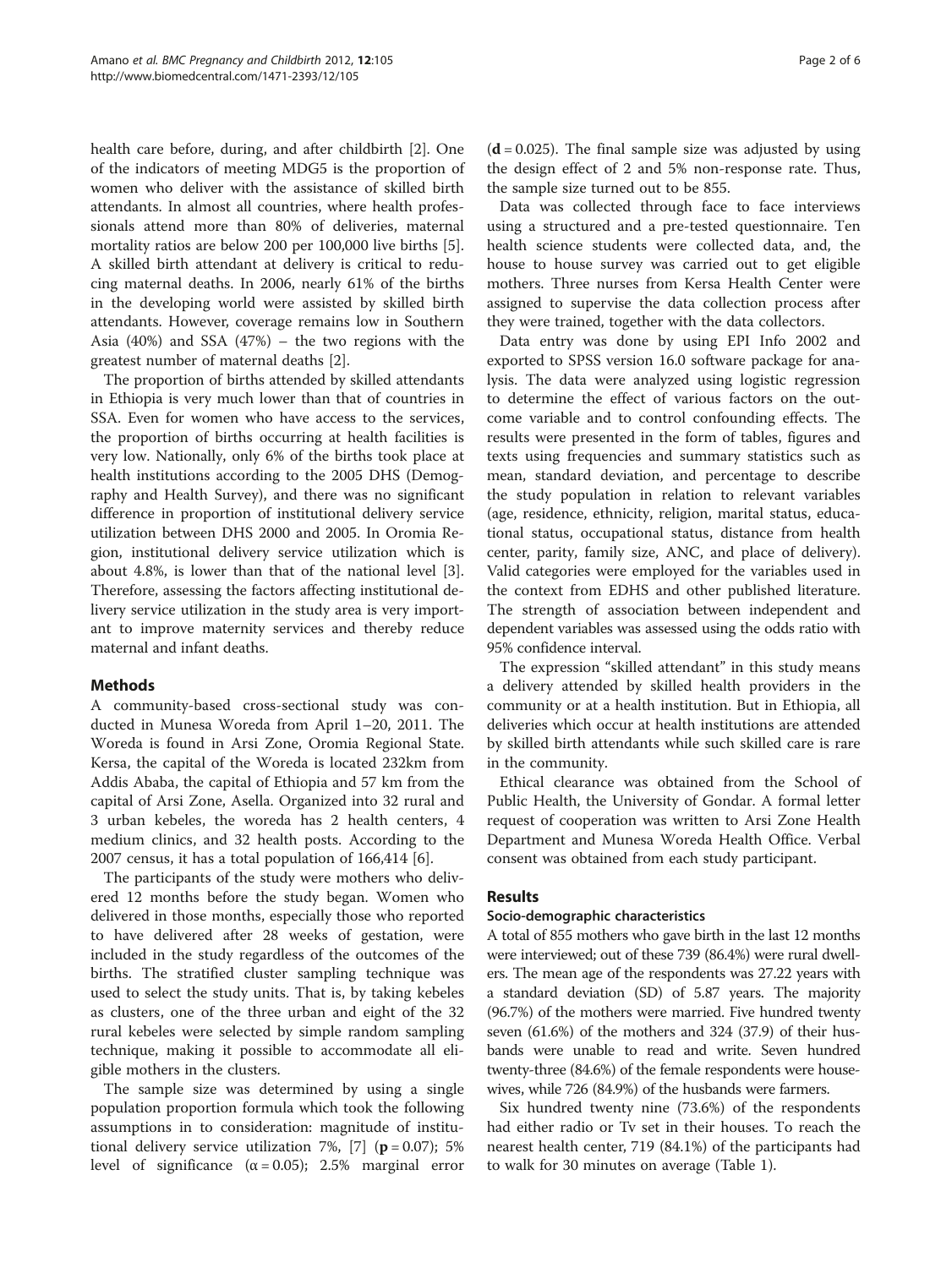<span id="page-2-0"></span>Table 1 Socio-demographic characteristics of the study participants, Munesa Woreda, Arsi Zone, southeast Ethiopia, April 2011

| <b>Variables</b>                         | Frequency (%) |
|------------------------------------------|---------------|
| Age of the mothers at interview          |               |
| 15-19                                    | 50 (5.9)      |
| $20 - 24$                                | 224 (26.2)    |
| 25-29                                    | 268 (31.3)    |
| 30-34                                    | 178 (20.8)    |
| $35+$                                    | 135 (15.8)    |
| <b>Marital status</b>                    |               |
| Married                                  | 838 (98)      |
| Divorced/separated                       | 17(2.0)       |
| Distance from health facility            |               |
| $\leq$ 30 minute                         | 136 (15.9)    |
| >30 minute                               | 719 (84.1)    |
| Religion                                 |               |
| Orthodox                                 | 442 (51.7)    |
| Muslim                                   | 371 (43.4)    |
| Protestant                               | 42 (4.9)      |
| <b>Ethnicity</b>                         |               |
| Oromo                                    | 834 (97.5)    |
| Amhara                                   | 17(2.0)       |
| Gurage                                   | 4(0.5)        |
| <b>Educational status of the mother</b>  |               |
| Unable to read and write                 | 527 (61.6)    |
| Primary education                        | 306 (35.8)    |
| Secondary and post secondary             | 22(2.6)       |
| Occupational status of the mother        |               |
| House wife                               | 746 (87.3)    |
| Government employee                      | 12(1.4)       |
| Farmer                                   | 97 (11.3)     |
| Occupational status of the husband       |               |
| Farmer                                   | 726 (84.9)    |
| Government employee                      | 30(3.5)       |
| Daily laborer/Merchants                  | 99 (11.6)     |
| <b>Educational status of the husband</b> |               |
| Unable to read and write                 | 324 (37.9)    |
| Primary education                        | 487 (57.0)    |
| Secondary and post secondary             | 44 (5.1)      |
| Perceived economical status              |               |
| Low                                      | 220 (25.7)    |
| Medium                                   | 422 (49.4)    |
| High                                     | 213 (24.9)    |
| <b>Family size</b>                       |               |
| $\leq$ 5                                 | 412 (48.2%)   |
| >5                                       | 443 (51.8)    |

#### Obstetric characteristics

Six hundred seventeen (72.2%) of the mothers had their first pregnancy before the age of 20 years, and the minimum and maximum ages at first pregnancy were 14 and 37 years with a mean and SD of 18.51 and 2.31 years, respectively. During the last pregnancy, 297 (34.7%) of the mothers had at least one ANC (Antenatal Care) visit. Out of the total respondents, only 105 (12.3%) gave birth at health facilities (hospitals and health centers), and the vast majority (87.7%) delivered at home. Among the mothers who delivered at home, 392 (52.2%) were assisted by their families or relatives; 23 (3.1%) delivered without any assistance. Of those who went to health facilities, 66 (62.9%) delivered at health centers, 27 (25.6%) at hospital, and the rest (11.5%) at private clinics (Table 2). Mothers gave a variety of reasons for delivering at home. For example, 450 (52.6%) said that delivering at home was the norm or the usual practice (Figure [1](#page-3-0)).

Table 2 Obstetric characteristics of respondents, Munesa woreda, Arsi Zone, southeast Ethiopia, April 2011

| <b>Variables</b>                | Frequency | Percent |
|---------------------------------|-----------|---------|
| Age at first pregnancy(years)   |           |         |
| <20                             | 617       | 72.2    |
| $\geq 20$                       | 238       | 27.8    |
| Parity                          |           |         |
| One                             | 139       | 16.3    |
| Two-four                        | 390       | 45.6    |
| Five and above                  | 326       | 38.1    |
| <b>Ever had abortion</b>        |           |         |
| Yes                             | 62        | 7.3     |
| No                              | 793       | 92.7    |
| Ever had still birth            |           |         |
| Yes                             | 77        | 9.0     |
| No                              | 778       | 91.0    |
| ANC visit during last pregnancy |           |         |
| Yes                             | 297       | 34.7    |
| <b>No</b>                       | 558       | 65.3    |
| <b>Number of ANC visits</b>     |           |         |
| One                             | 12        | 4.0     |
| Two to Three                    | 123       | 41.4    |
| Four and above                  | 162       | 54.6    |
| Place of last 12 month delivery |           |         |
| Home                            | 750       | 87.7    |
| Health facility                 | 105       | 12.3    |
| Assistance during home delivery |           |         |
| No one                          | 23        | 3.1     |
| <b>Trained TBAs</b>             | 47        | 6.3     |
| <b>Untrained TBAs</b>           | 288       | 38.4    |
| Family or relatives             | 392       | 52.2    |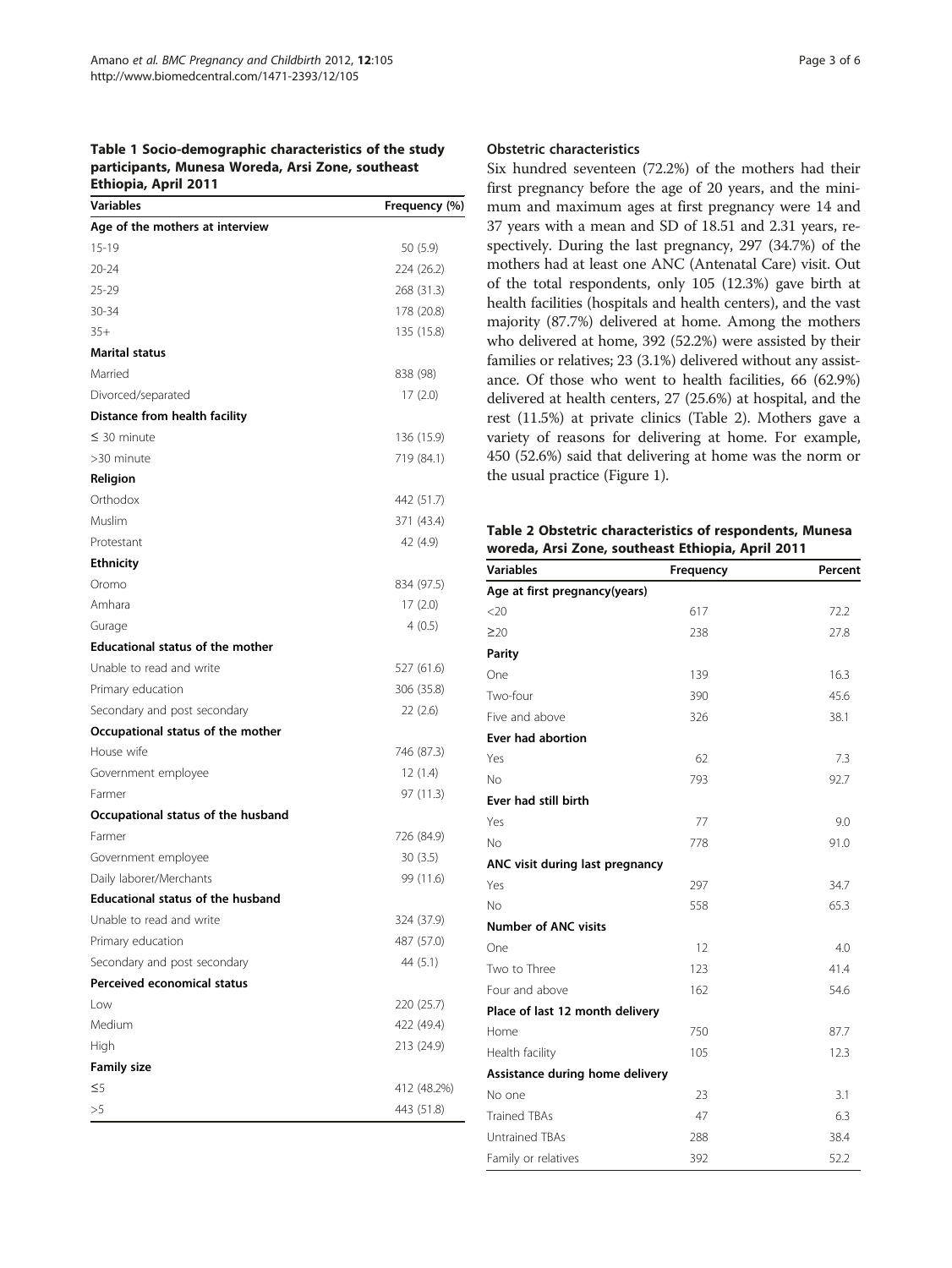## <span id="page-3-0"></span>Factors associated with health institution delivery service utilization

As shown in the bivariate models, institutional service delivery utilization was significantly associated with the age, residence, occupational and educational status of the mothers, and the occupational and educational status of the husbands as well as with distance from the nearby health centers, family size, parity, and ANC visit during the last pregnancy.

On the basis the variables found to be significant in the bivariate analysis, maternal age at interview, residence, educational status of couples, ANC visit during the last pregnancy and parity were significantly associated with institutional delivery service utilization in multiple logistic regression analysis, too.

Mothers less than 20 years of age during the interview were about 6 times (AOR = 6.06, 95%CI: 1.54, 23.78) more likely to deliver at health institutions than mothers more than 35 and above. Urban mothers were about 2.3 times more likely to deliver at health institutions than rural mothers (AOR = 2.27, 95%CI: 1.17, 4.40). Mothers with secondary education and above were 4.3 times more likely to deliver at health facilities as compared to those who were not able to read and write  $(AOR = 4.31,$ 95%CI:1.62,11.46).

Regarding the educational status of husbands, mothers whose husband attended secondary school and above were 2.8 times (AOR = 2.77, 95%CI:1.07, 7.19) more likely to deliver at health institutions as compared to mothers whose husbands were unable to read and write.

ANC visit during the last pregnancy was also found to be a strong predictor of institutional delivery service utilization. Mothers who visited health facilities for ANC during pregnancy were 4.2 times (AOR = 4.18, 95%CI: 2.54, 6.89) more likely to deliver at health institutions than those who did not visit ANC during the last

pregnancy. Parity was also another important factor which was associated with the place of delivery. Mothers who were delivering their first babies were 2.4 times more likely to utilize health institutions as compared to those who had five and more deliveries  $(AOR = 2.41,$ 95%CI: 1.17, 4.97) (Table [3\)](#page-4-0).

## **Discussion**

The results of the study revealed that the proportion of women who delivered at health facilities was 12.3% in the Woreda, and that the vast majority of mothers (87.7%) gave birth at home. This finding was low when compared with the national MDG reports of 2010 which showed that the percentage of deliveries attended by skilled health personnel was 25 [\[8](#page-5-0)]. The current utilization was higher than the national and the Oromia Region EDHS result of 2005 which were 6% and 4.8%, respectively [\[3\]](#page-5-0). This might be due to the time gap i.e. since 2005 there might have been improvements in accessing and utilizing of the service. The result was in line with that of a study done in North Gondar Zone in 2002, which was 13.5% [\[9](#page-5-0)]. However, it was lower than those of studies conducted in Enugu, Nigeria and southern Tanzania where the proportion of women who gave birth at health facilities was 47.1% and 46.7%, respectively. The difference could be explained by the fact that mothers in these countries had better educational status and better ANC service utilization [\[10,11\]](#page-5-0).

Residence of the respondents was significantly associated with institutional delivery service utilization. Mothers who lived in urban kebeles were about 2.3 times more likely to deliver in health institutions as compared to those who lived in rural kebeles. The finding was consistent with EDHS 2000 and that of a study done in North Gondar Zone [[9,12](#page-5-0)]. The study in Nigeria also showed that urban/rural differences had significant associations with the place of delivery [[10](#page-5-0)]. This might be because in

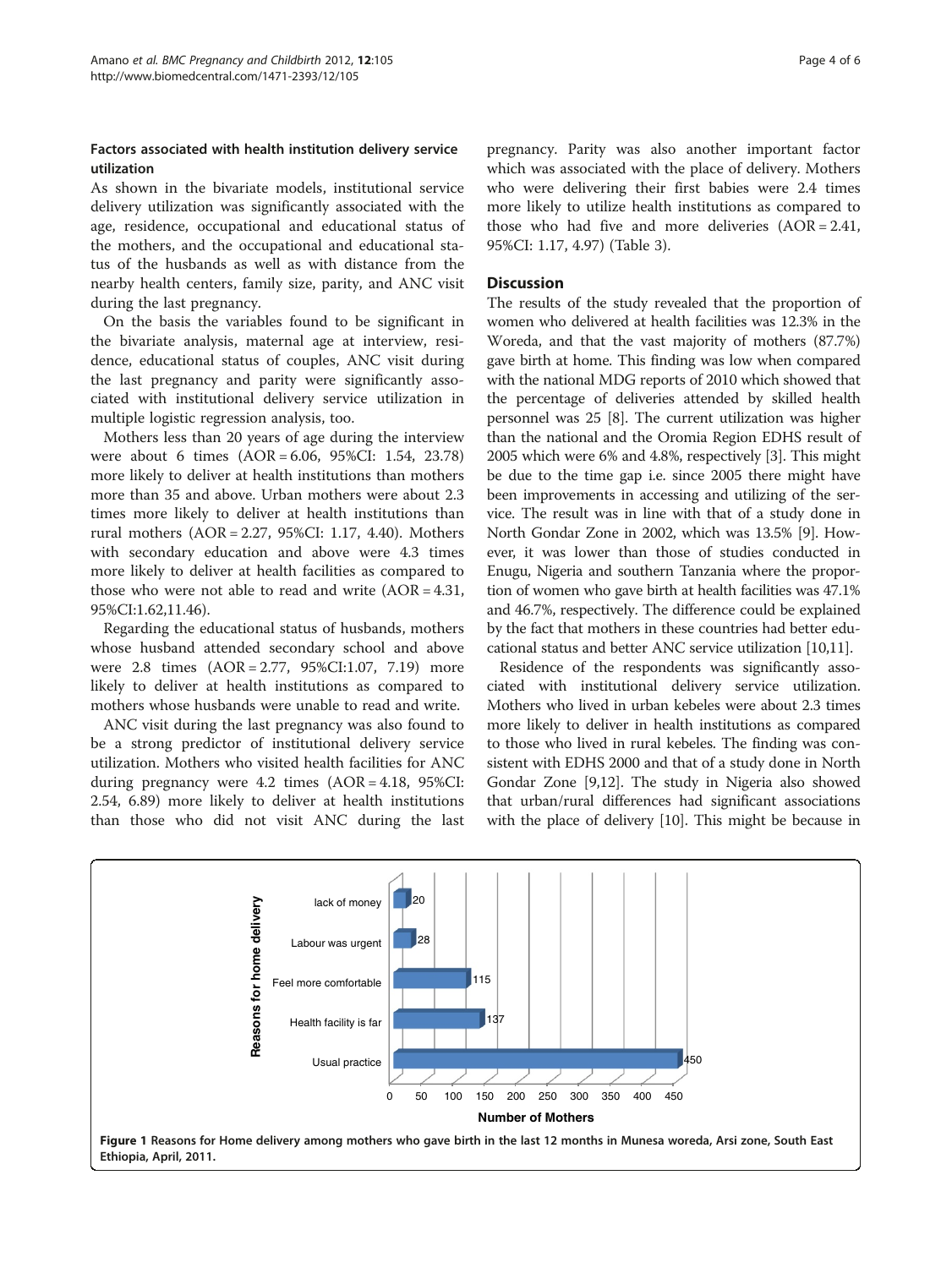| <b>Variables</b>                             | Institutional<br>delivery |     | <b>COR (95%CI)</b> | AOR (95%CI)       |
|----------------------------------------------|---------------------------|-----|--------------------|-------------------|
|                                              | Yes                       | No  |                    |                   |
| Place of residence                           |                           |     |                    |                   |
| Urban                                        | 26                        | 90  | 2.41 (1.47,3.96)   | 2.27 (1.17,4.40)  |
| Rural                                        | 79                        | 660 | 1                  | 1                 |
| Distance from<br>health institution          |                           |     |                    | ∗                 |
| $\leq$ 30 minute                             | 27                        | 109 | 2.04 (1.26,3.30)   |                   |
| >30minute                                    | 78                        | 641 | 1                  |                   |
| Age of the mother                            |                           |     |                    |                   |
| $<$ 20                                       | 15                        | 35  | 14.04 (4.38,44.9)  | 6.06 (1.54,23.78) |
| $20 - 34$                                    | 86                        | 584 | 4.80 (1.74,13.39)  | 4.02 (1.34,12.06) |
| $35+$                                        | 4                         | 131 | 1                  | 1                 |
| Possession of<br>Radio or TV                 |                           |     |                    | $\ast$            |
| Yes                                          | 79                        | 550 | 1.10(0.69,1.77)    |                   |
| No                                           | 26                        | 200 | 1                  |                   |
| Occupational<br>status of the<br>mother      |                           |     |                    | ∗                 |
| House wife                                   | 88                        | 658 | 1                  |                   |
| Government<br>employee                       | 4                         | 8   | 3.74 (1.10,12.67)  |                   |
| Farmer                                       | 13                        | 84  | 1.16 (0.62,2.16)   |                   |
| <b>Family size</b>                           |                           |     |                    | ∗                 |
| $\leq$ 5                                     | 72                        | 340 | 2.63 (1.70,4.07)   |                   |
| >5                                           | 33                        | 410 | 1                  |                   |
| <b>Educational status</b><br>of the mothers  |                           |     |                    |                   |
| Unable to read and<br>write                  | 50                        | 477 | 1                  | 1                 |
| Primary education                            | 47                        | 259 | 1.73 (1.13,2.65)   | 1.44 (0.92,2.24)  |
| Secondary and post<br>secondary              | 8                         | 14  | 5.45 (2.18,13.63)  | 4.31 (1.62,11.46) |
| Occupational<br>status of the<br>husbands    |                           |     |                    | ⋇                 |
| Farmer                                       | 74                        | 652 | 1                  |                   |
| Government<br>employee                       | 7                         | 23  | 2.68 (1.11,6.64)   |                   |
| Daily laborer/<br>Merchants                  | 24                        | 75  | 2.82 (1.68,4.74)   |                   |
| <b>Educational status</b><br>of the husbands |                           |     |                    |                   |
| Unable to read and<br>write                  | 30                        | 294 | 1                  | 1                 |
| Primary education                            | 59                        | 428 | 1.35 (0.85,2.15)   | 0.61(0.36, 1.03)  |
| Secondary and post<br>secondary              | 16                        | 28  | 5.60 (2.73,11.50)  | 2.77 (1.07,7.19)  |

#### <span id="page-4-0"></span>Table 3 Bivariate and multivariate analysis of factors associated with institutional delivery service utilization in Munesa woreda, April 2011

### Table 3 Bivariate and multivariate analysis of factors associated with institutional delivery service utilization in Munesa woreda, April 2011 (Continued)

| Parity                                    |    |     |                                   |                  |
|-------------------------------------------|----|-----|-----------------------------------|------------------|
| 1                                         | 35 | 104 | 4.65 (2.61,8.29) 2.41 (1.17,4.79) |                  |
| $2 - 4$                                   | 48 | 342 | 1.94 (1.14,3.29)                  | 0.99(0.55, 1.80) |
| $5+$                                      | 22 | 304 | 1                                 |                  |
| <b>ANC visit during</b><br>last pregnancy |    |     |                                   |                  |
| Yes                                       | 74 | 223 | 5.64 (3.61,8.83)                  | 4.18 (2.54,6.89) |
| No                                        | 31 | 527 |                                   |                  |

\* Not significant in back ward stepwise logistic regression.

urban areas, the proportion of educated mothers was higher; they get maternal and other health services nearby and had better access to information than rural mothers.

Maternal age was also one of the predictors of institutional delivery service utilization. Mothers with less than 20 years of age at the time of the interview were about 6 times more likely to give birth in health institutions than mothers aged 35 years and above. This finding was in line with studies done in North Gondar Zone, Kenya, and Afghanistan which showed that younger women were more likely to utilize institutional delivery service as compared to older ones [\[9,13,14\]](#page-5-0). The possible explanation for this could be that younger women were more likely to be more literate than older women, and that older women tended to consider giving birth at home not so risky as it has been their usual experience. Furthermore, older women might belong to a more traditional cohort and thus be less likely to use modern facilities as compared to younger women.

The results of this study showed that, institutional delivery service was significantly influenced by the level of education. Women with higher level of education (secondary and above) were about 4.3 times more likely to deliver at health facilities than those who were unable to read and write. This finding is similar with those of studies conducted in different parts of Ethiopia [\[9,12\]](#page-5-0), Bangladesh, Nigeria, and Afghanistan [\[10,14](#page-5-0)-[16](#page-5-0)]. These might be due to the fact that educated women had better awareness about the benefits of preventive health care and health services. They might also have higher receptivity to new healthrelated information. Familiarity with modern medical culture, egalitarian relationship and better communication with husbands, more decision-making power, increased self-worth and self-confidence were also the characteristics of urban women which might have contributions to better utilization of health facility delivery than rural women.

Husbands' educational level was also one of the factors that predicted health institution delivery. Women whose husbands had secondary and post-secondary education were about 2.8 times more likely to deliver in health facilities as compared to those whose husbands were